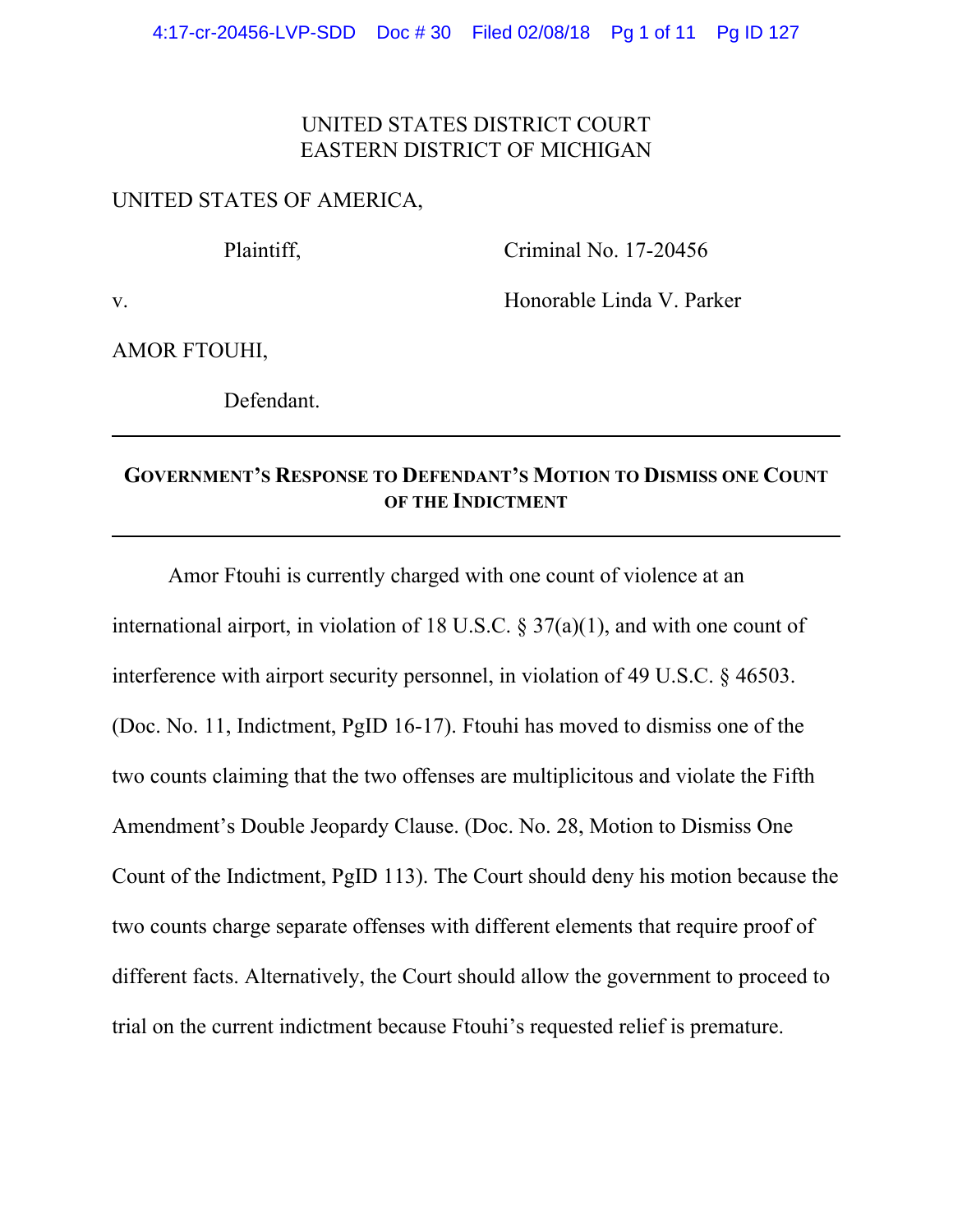## **The Law**

The Double Jeopardy Clause permits multiple punishments for the same *conduct*, but prohibits multiple punishments for the same *offense*. *See White v. Howes*, 586 F.3d 1025, 1027 (6th Cir. 2009).

When determining whether two statutory violations are the same offense, courts first look to "whether Congress intended to punish each statutory violation separately." *Pandelli v. United States*, 635 F.2d 533, 536 (6th Cir. 1980) (quoting *Jeffers v. United States*, 432 U.S. 137, 155 (1977)). Courts determine Congress's intent by examining "the statutory language and the legislative history," and by using other techniques of statutory construction. *Pandelli*, 635 F.2d at 536. If the legislative intent is not clear, courts employ the so-called *Blockburger* test to determine whether the two statutory violations have separate elements. *Id.* The *Blockburger* test specifically looks to see whether each statutory provision "requires proof of a fact which the other does not." *Blockburger v. United States*, 284 U.S. 299, 304 (1932).

Federal Rule of Criminal Procedure 12(b)(3)(B)(ii) provides that a multiplicity claim should be raised by pretrial motion. Courts, however, have discretion with regard to the remedy for multiplicity. Generally courts allow prosecution on multiplicitous counts, but merge them at sentencing. "[W]hen multiplicitous prosecutions and convictions occur, 'the only remedy consistent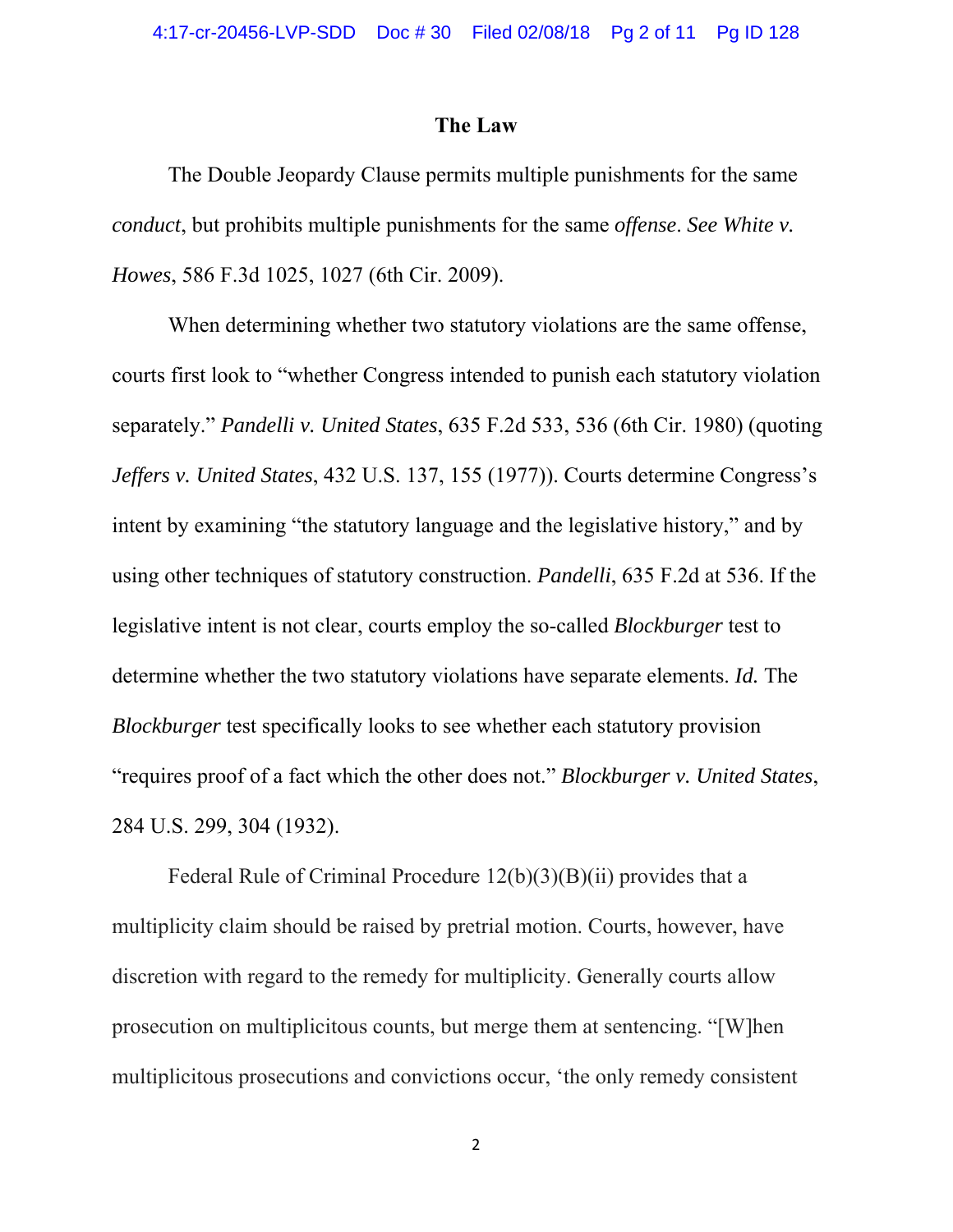with the congressional intent is for the district court, where the sentencing responsibility resides, to exercise its discretion to vacate one of the underlying convictions.'" *United States v. Honeycutt*, 816 F.3d 362, 372 (6th Cir.) (reversed on other grounds, 137 S. Ct. 1626 (2017) (quoting *United States v. Throneburg*, 921 F.2d 654, 657 (6th Cir. 1990), and *Ball v. United States*, 470 U.S. 856, 859 (1985)). S*ee also United States v. Fisk*, 255 F. Supp. 2d 694, 703 (E.D. Mich. 2003)(permitting the government to proceed to trial on multiplicitous counts but requiring the government to elect between the counts before sentencing in the event of conviction).

## **Discussion**

## **I. Since the Legislative Intent as to Separate Punishments is not Expressed, the Court Should Apply the** *Blockburger* **Test.**

The statutory language of 18 U.S.C.  $\S 37(a)(1)$  and 49 U.S.C.  $\S 46503$  does not explicitly indicate Congress's intent regarding separate punishments for violations of the two provisions. The legislative history is silent regarding separate punishments, although it does appear that the statutes were designed to address separate evils: section 37(a)(1) is concerned with acts of violence at international airports, whereas section 46503 is concerned with assaults upon airport security personnel.

Congress passed section 37 on September 13, 1994, as part of the Violent Crime Control and Law Enforcement Act of 1994, 103 Pub. L. No. 103-322, 108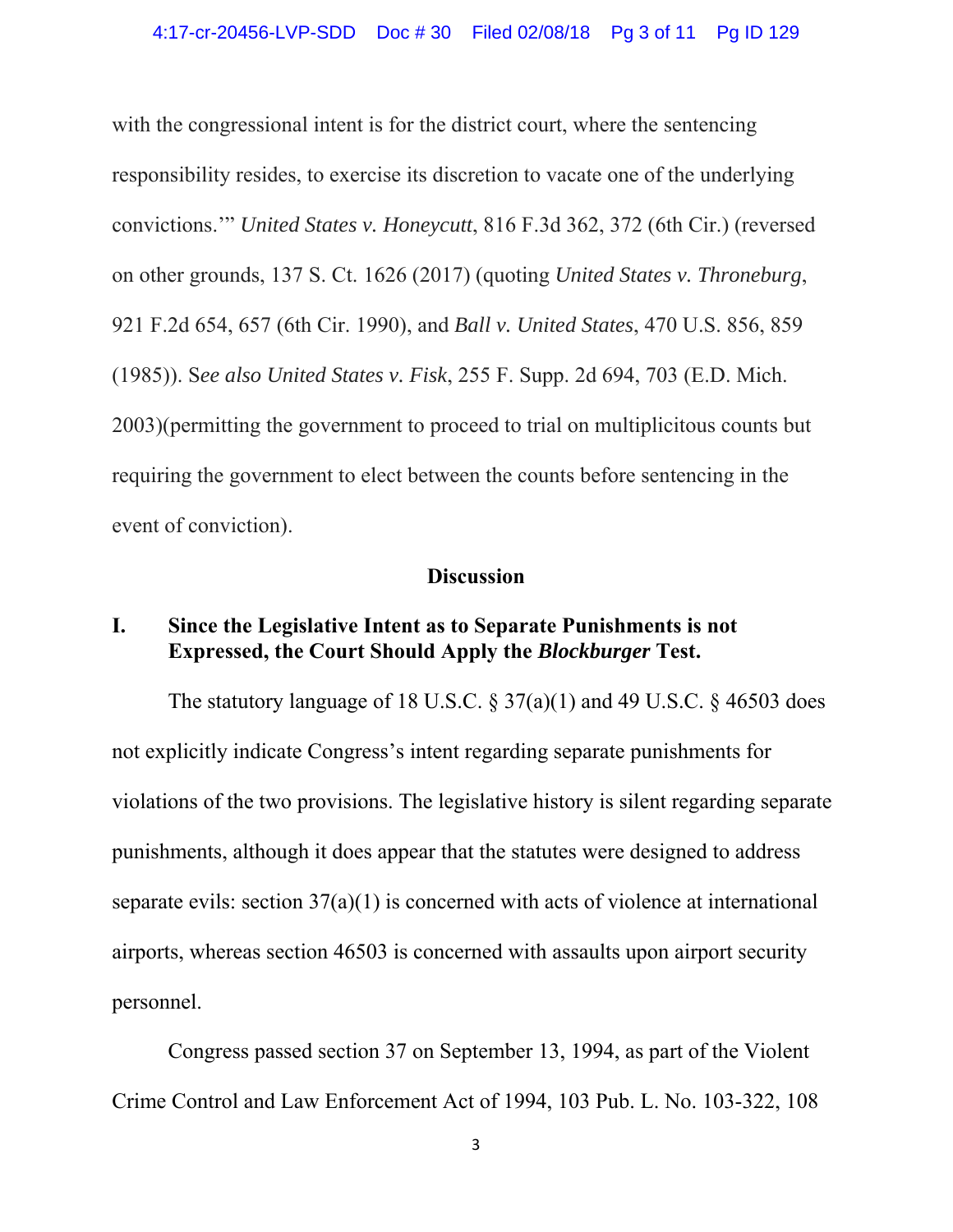Stat. 1796 (1994). The provision implemented a treaty, known as the Protocol for the Suppression of Unlawful Acts of Violence at Airports Serving International Civil Aviation, Feb. 24, 1988, T.I.A.S. 7570, 27 I.L.M. 627, 1988 WL 482066, which focuses on insuring that "the peoples of the world" have confidence in the safety of international airports. *Id.*

About two months after the September 11 terrorist attacks, Congress passed 49 U.S.C. § 46503 as part of the Aviation and Transportation Security Act, Pub. L. No. 107-71, § 114(a), 115 Stat. 597, 623 (Nov. 19, 2001). Among other things, the act created the Transportation Security Administration. Members of Congress intended the act to prevent attacks similar to the September 11 attacks. *See e.g*., 147 Cong. Rec. S11974-02, S11978, 2001 WL 1452007.1

To the extent that the two statutes address different evils, separate punishments appear to be appropriate. *See e.g., United States v. Vartanian*, 245 F.3d 609, 616 (6th Cir. 2001). Congress's intent to create separate punishments,

<sup>1</sup> For example on November 16, 2001, prior to the bill's passage, Senator Hutchinson stated: "The bill before us today . . . is going to secure the people to every human extent possible against the kind of terrorist attack we saw on September 11 or other terrorist attacks that could be made in other ways." 147 Cong. Rec. S11974-02, 147 Cong. Rec. S11974-02, S11978, 2001 WL 1452007 (statement of Sen. Hutchinson). Likewise, Senator Cleland stated: "Ever since the tragic events of September 11, the American public has been crying out for tougher security to ensure that the horrifying events of two months ago will never again be repeated. This bill is our response to that call. *Id.* (statement of Sen. Cleland).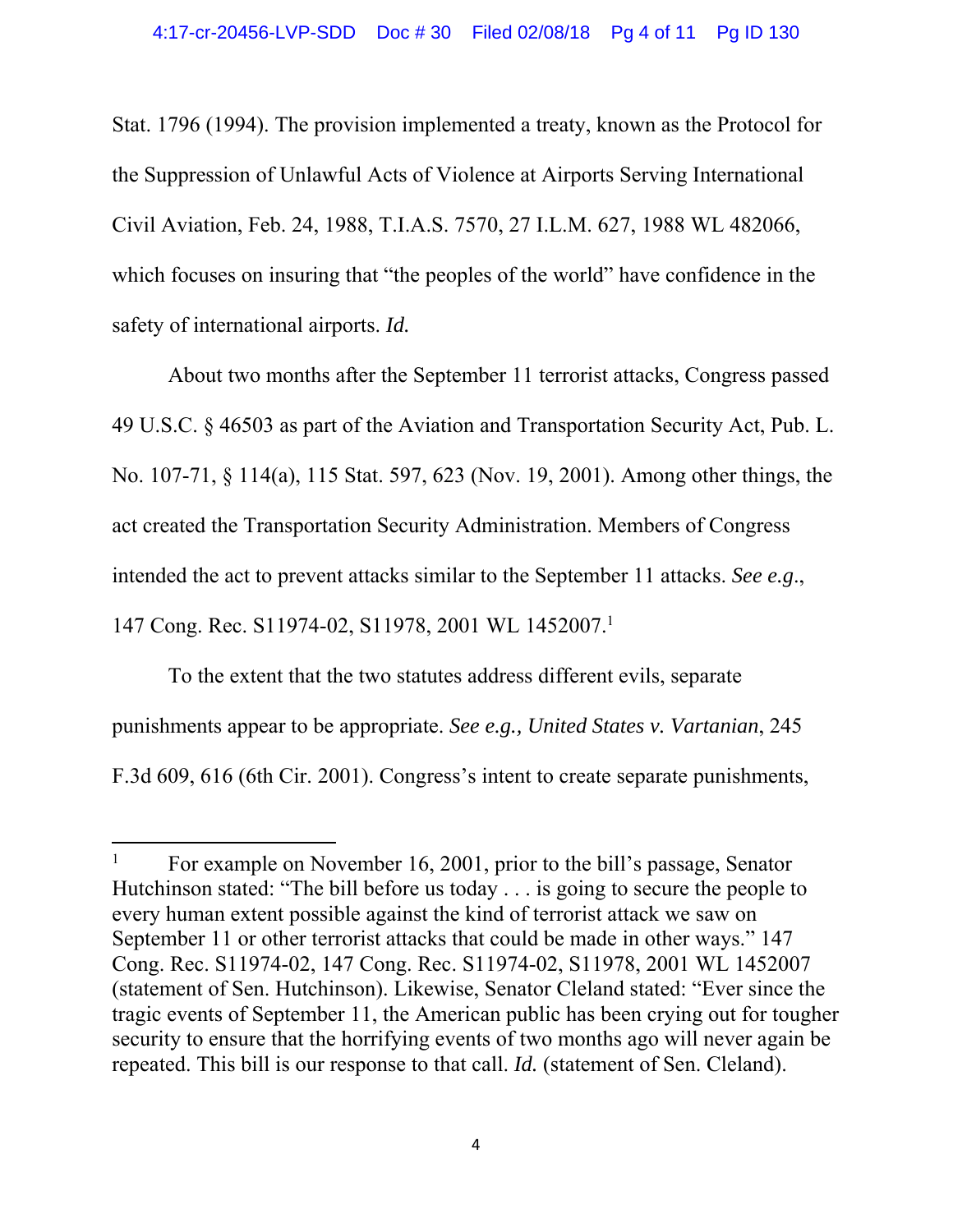however, is not explicit. The Court should therefore apply the *Blockburger* test and

examine the elements of the two offenses. As discussed below, both of the

statutory violations require proof of facts that the other violation does not require.

## **II. The Elements of 18 U.S.C. § 37**

Section 37(a)(1) of Title 18 provides:

(a) Offense.--A person who unlawfully and intentionally, using any device, substance, or weapon--

(1) performs an act of violence against a person at an airport serving international civil aviation that causes or is likely to cause serious bodily injury (as defined in section 1365 of this title) or death;  $\dots$ 

if such an act endangers or is likely to endanger safety at that airport, or attempts or conspires to do such an act, shall be fined under this title, imprisoned not more than 20 years, or both…

Based on the plain language of the statute, the government must prove the

following elements to convict Ftouhi under section  $37(a)(1)$ :

1. The defendant unlawfully and intentionally used a weapon to perform an act

of violence against a person at an airport;

- 2. The airport served international civil aviation;
- 3. The act endangered or was likely to endanger safety at that airport; and,
- 4. The act caused or was likely to cause serious bodily injury or death.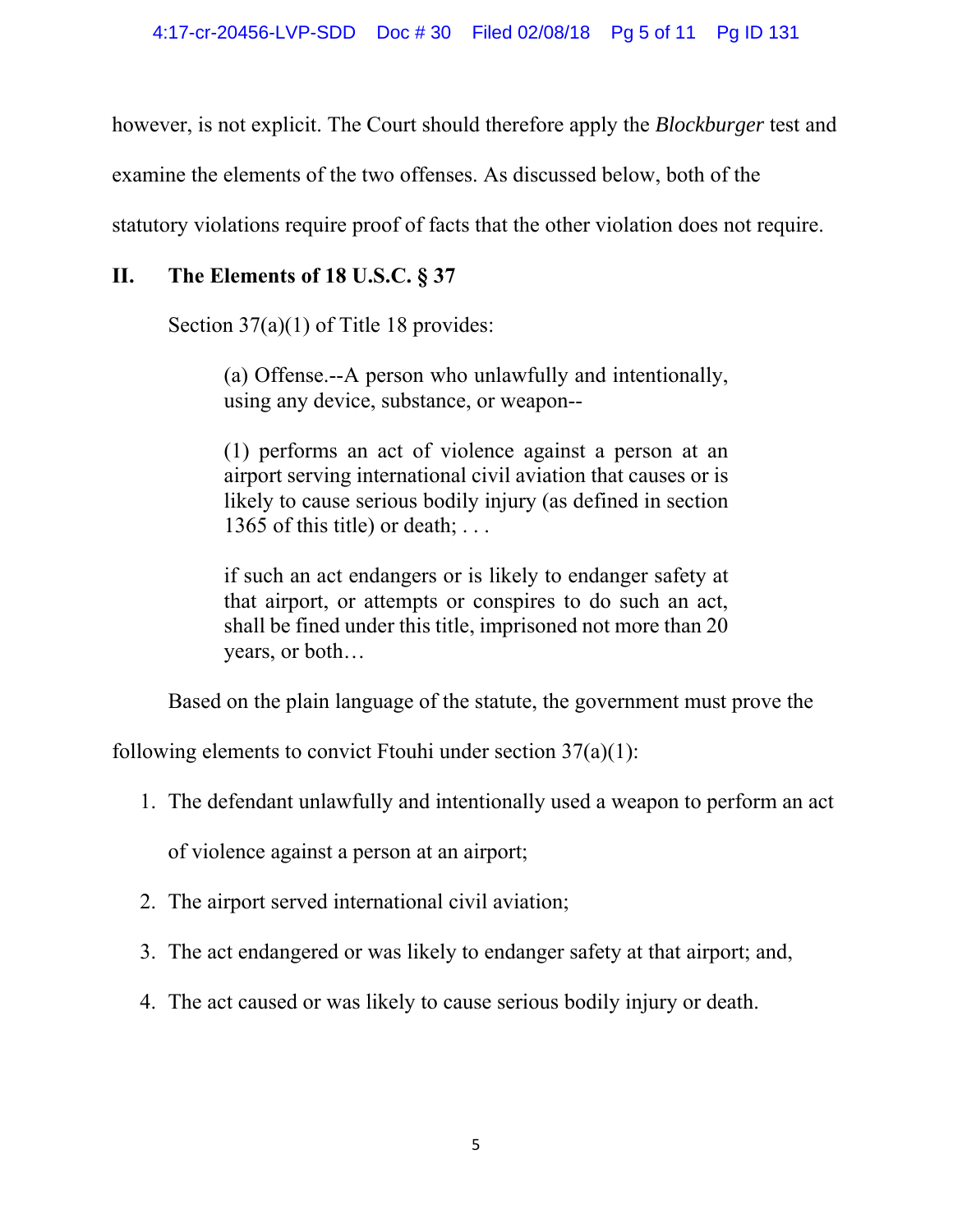# **III. The Elements of 49 U.S.C. § 46503**

Section 46503 of Title 49 provides:

An individual in an area within a commercial service airport in the United States who, by assaulting a Federal, airport, or air carrier employee who has security duties within the airport, interferes with the performance of the duties of the employee or lessens the ability of the employee to perform those duties, shall be fined under title 18, imprisoned for not more than 10 years, or both. If the individual used a dangerous weapon in committing the assault or interference, the individual may be imprisoned for any term of years or life imprisonment.

Based on the plain language of the statute, the elements that the government

must prove are as follows:

1. The defendant was in an area within a commercial service airport in the

United States;

- 2. The defendant knowingly assaulted an airport employee who had security duties within the airport;
- 3. The assault lessened the ability of airport employee to perform his or her security duties; and,
- 4. The defendant used a dangerous weapon in committing the assault.

# **IV. Under the** *Blockburger* **Test, the Crimes Charged are not Multiplicitous.**

 As noted above, the *Blockburger* test looks at whether each statutory provision "requires proof of a fact which the other does not." *Blockburger v.*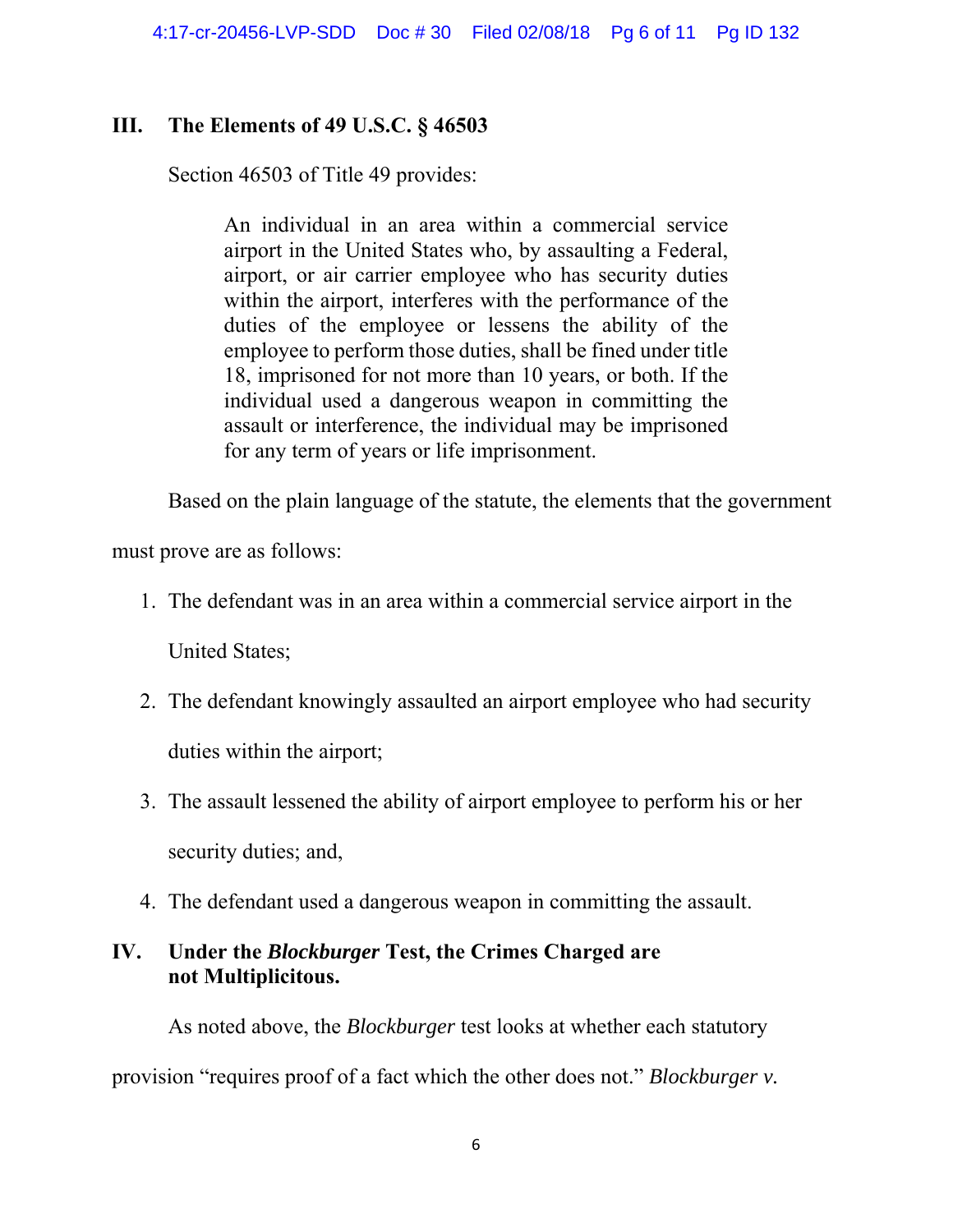*United States*, 284 U.S. at 304. If each charge requires proof of a fact that the other does not, "then the charges accuse different crimes and are therefore not multiplicitous." *United States v. Myers*, 854 F.3d 341, 355 (6th Cir. 2017), *cert. denied*, 2018 WL 311453 (Jan. 8, 2018). Here, both statutes require proof of facts that the other statute does not and, therefore, the crimes charged are not multiplicitous.

 Perhaps the most significant difference between a violation of section 37 and section 46503, is that section 46503 requires the victim be an airport employee who had security duties within the airport. Section 37 does not. For example, for a conviction under section 37, it would be sufficient if the act of violence had been directed at a passenger.

 Another major difference is that to convict Ftouhi of Count One (18 U.S.C.  $\S 37(a)(1)$ , the government must prove that Ftouhi's act of violence was likely to cause death or serious bodily injury. But the government could convict Ftouhi of Count Two (49 U.S.C. § 46503) without such evidence.

 There are other differences as well. For example, to prove a violation of section 37, the government must show that the act of violence occurred in an airport that serves *international* civil aviation; section 46503 does not have this requirement. Section 46503 requires that an assault occur within a *commercial* service airport in the United States; section 37 does not. Section 37 also requires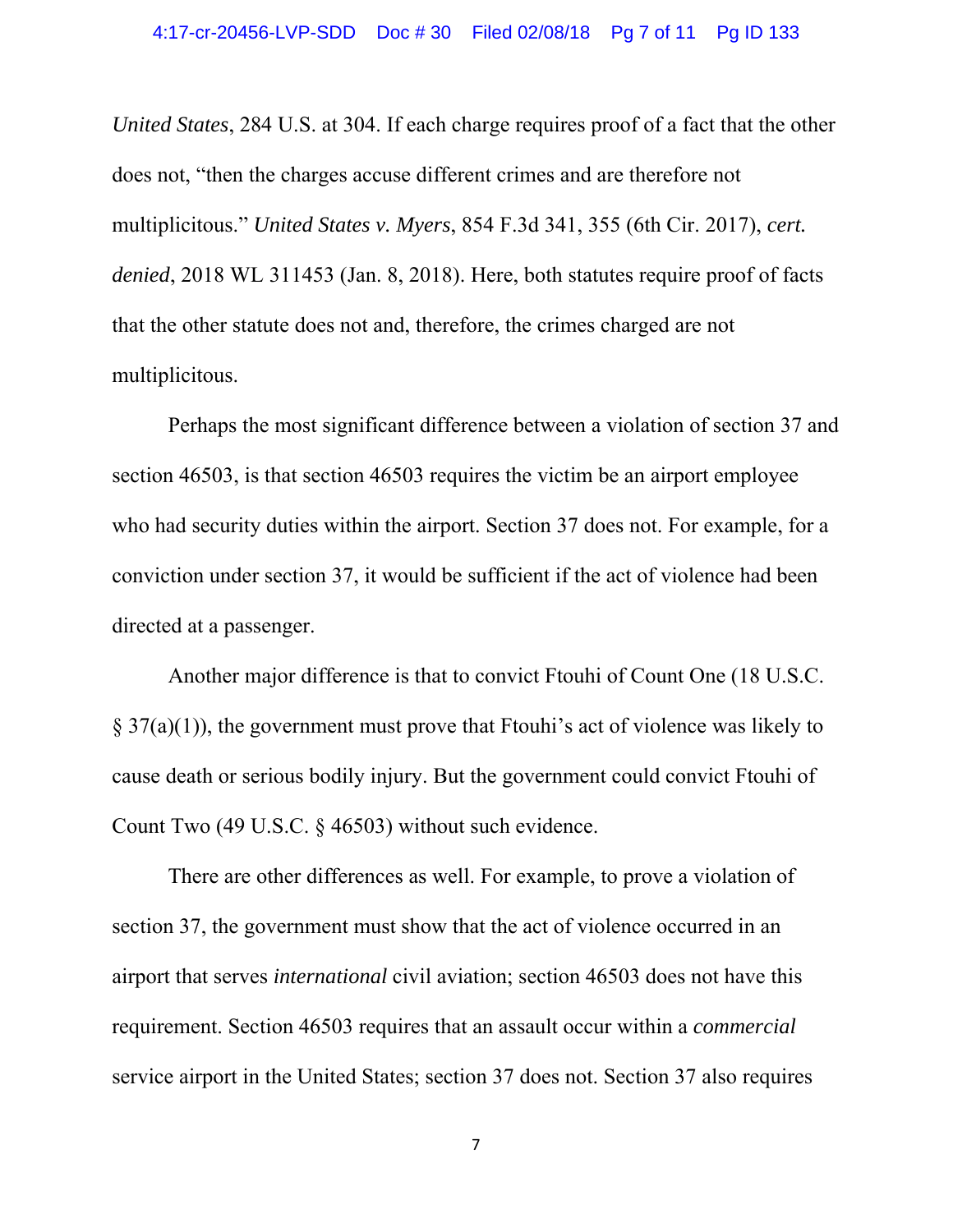#### 4:17-cr-20456-LVP-SDD Doc # 30 Filed 02/08/18 Pg 8 of 11 Pg ID 134

that the act of violence endangered or was likely to endanger safety; section 46503 does not have this requirement. Since each offense charged requires proof of facts which the other does not, the charges are not multiplicitous.

Ftouhi's motion cites the Sixth Circuit's opinion in *United States v. Swafford,* 512 F.3d 833, 845 (6th Cir. 2008), but that case is distinguishable. In *Swafford*, a jury convicted the defendant of counts 3 through 21 for possession of a specific chemical used in the manufacture of methamphetamine, in violation of 21 U.S.C. § 843(a)(6). The jury also convicted him of counts 22 through 40 for distribution of the same chemical, in violation of 21 U.S.C. § 841(c)(2). On appeal, the defendant argued that his possession and distribution counts were multiplicitous. The Sixth Circuit agreed, reasoning that under *Blockburger*, the possession counts were lesser-included offenses of the distribution charges, because "distribution [of the chemical] presupposes that the defendant possessed [the chemical] at some point." *United States v. Swafford*, 512 F.3d 833, 845 (6th Cir. 2008). Ftouhi's case differs from *Swafford*, because Count One and Two each have elements that differ from one another. Neither count is a lesser-included offense of the other, and they are certainly not the same offense.

Ftouhi argues that the Court should not only look to the elements, but also to the legal theory behind the government's case. (Doc. No. 28, D's Br. PgID 124). When a statute can be violated in alternative ways, courts should narrow the statute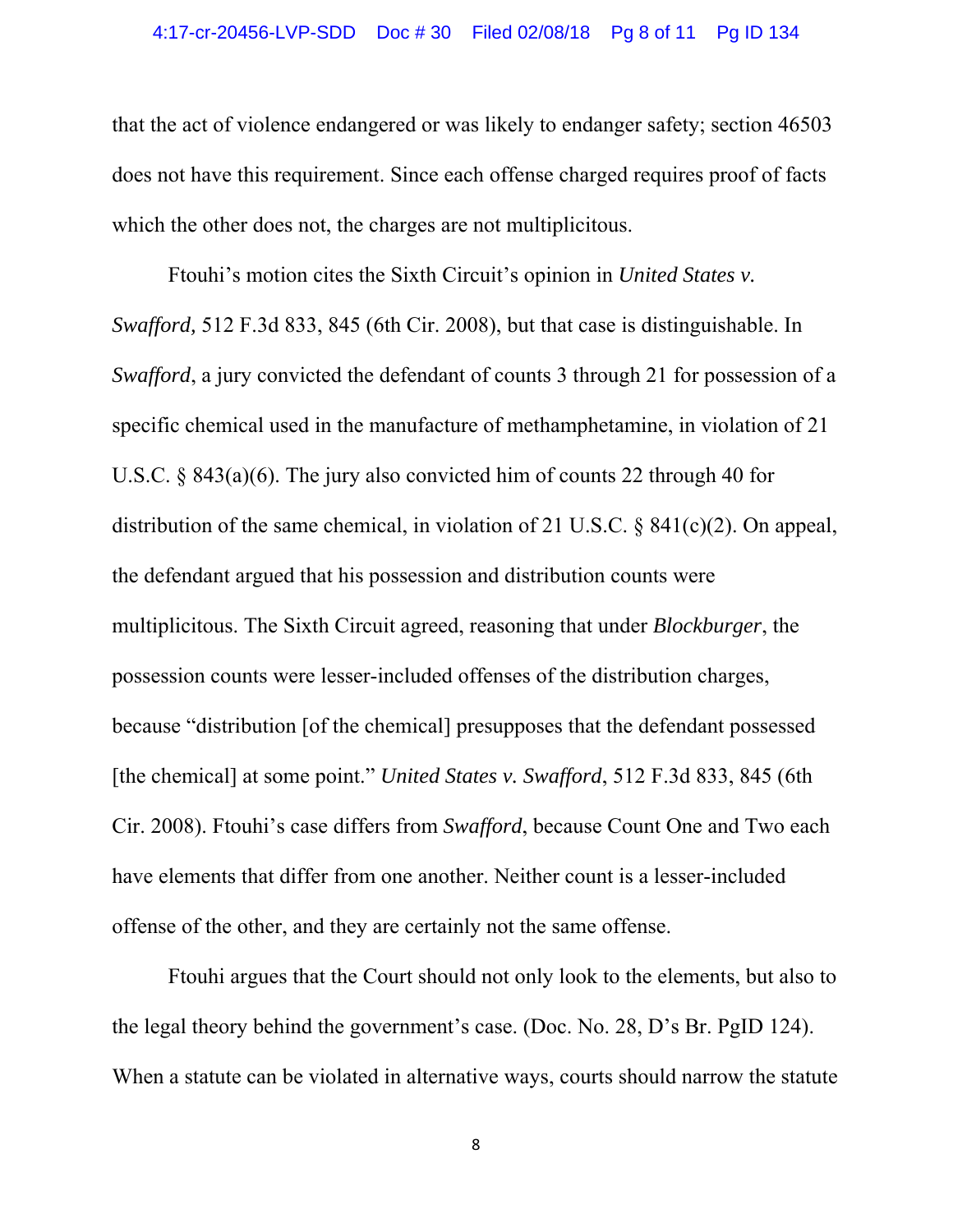### 4:17-cr-20456-LVP-SDD Doc # 30 Filed 02/08/18 Pg 9 of 11 Pg ID 135

"until it includes only the alternatives relevant to the case at hand." *Pandelli*, 635 F.2d at 538. In doing so, courts look to the "legal theory" that the government will use to prove the offenses, but should not "examine the facts in detail." *Id.*

Ftouhi stretches this and seems to argue that because his conduct falls within both section 37 and section 46503, this somehow violates the Double Jeopardy Clause. (Doc. No. 28, D's Br., PgID124-25). But the Double Jeopardy Clause is not concerned with whether the same *conduct* results in violations of separate offense. *Vartanian*, 245 F.3d at 616; *White v. Howes*, 586 F.3d at 1027. Similarly, "Using the same evidence to prove violations of two statutes does not violate *Blockburger*." *Swafford*, 512 F.3d at 844 (citing *United States v. Medina*, 992 F.2d 573, 588 (6th Cir.1993)).

In *United States v. Dixon*, 509 U.S. 688, 703 (1993) the Supreme Court held that courts should analyze Double Jeopardy claims using the *Blockburger* test only. The Supreme Court explicitly rejected the "same conduct" rule that Ftouhi seems to advocate. *Id.* at 703-12. This Court should too.

## **V. Ftouhi is not Entitled to Dismissal of a Count Before Trial.**

Lastly, the remedy that Ftouhi's motion seeks—dismissal of one of the two counts—is inappropriate at this juncture regardless of whether the counts are multiplicitous. Ftouhi has not shown that he would be prejudiced by having a trial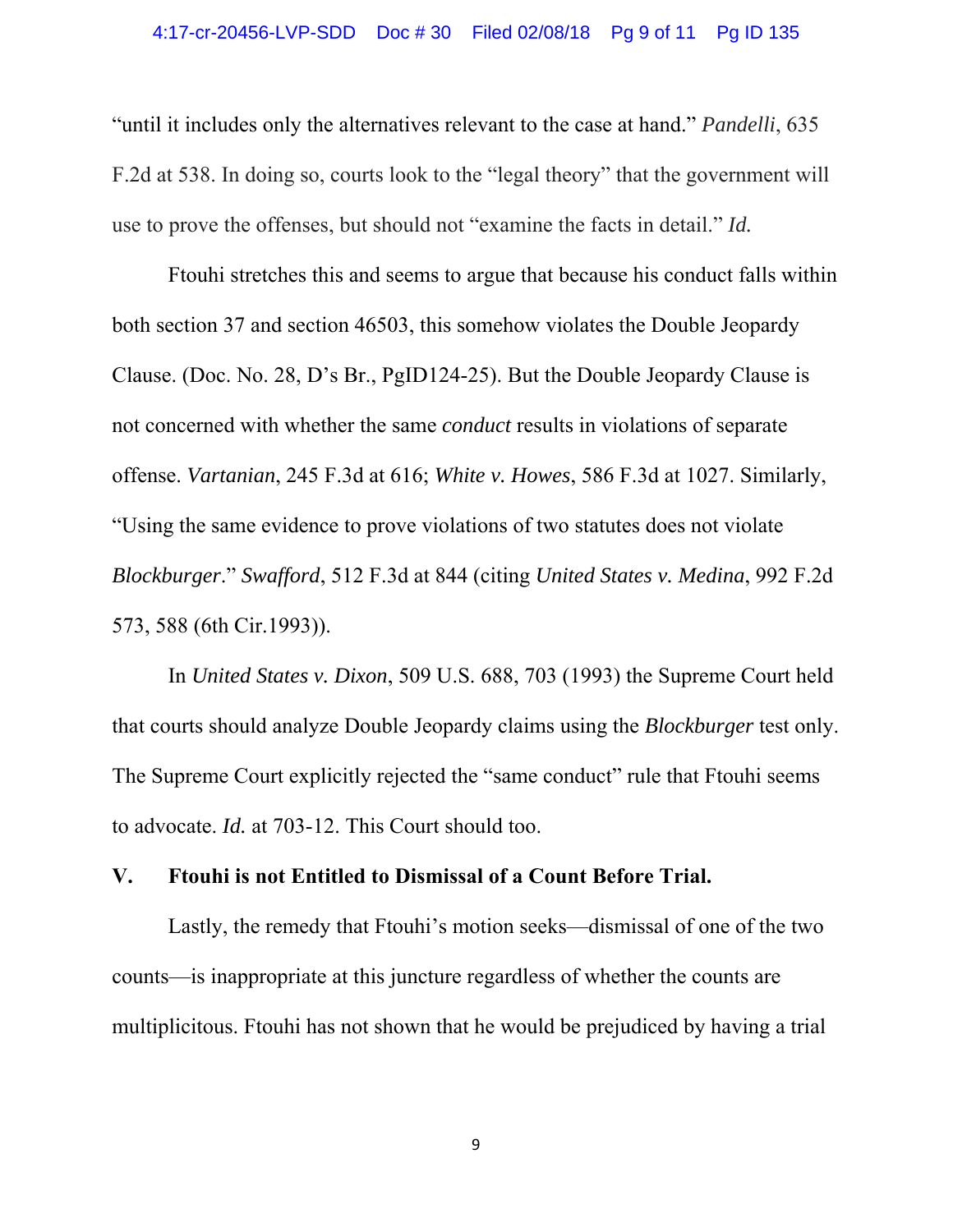on both counts, and the general remedy for multiplicity is to merge convictions at sentencing. *See Throneburg*, 921 F.2d at 657.

## **Conclusion**

Because the government has alleged two separate offenses with different elements that require proof of different facts, the Court should deny the defendant's motion to dismiss one count of the indictment.

Respectfully submitted,

# MATTHEW SCHNEIDER United States Attorney

Dated: February 8, 2018 s/JULES M. DePORRE

# s/CATHLEEN M. CORKEN

Assistant United States Attorney 211 W. Fort Street, Suite 2001 Detroit, MI 48226 Phone: (313) 226-9100 Email: Cathleen.Corken@usdoj.gov

Assistant United States Attorney 600 Church Street Flint, MI 48502 Phone: (810) 766-5026 Email: Jules.DePorre@usdoj.gov P73999

# s/CRAIG F. WININGER

Assistant United States Attorney 211 W. Fort Street, Suite 2001 Detroit, MI 48226 Phone: (313) 226-9100 Email: Craig.Wininger@usdoj.gov